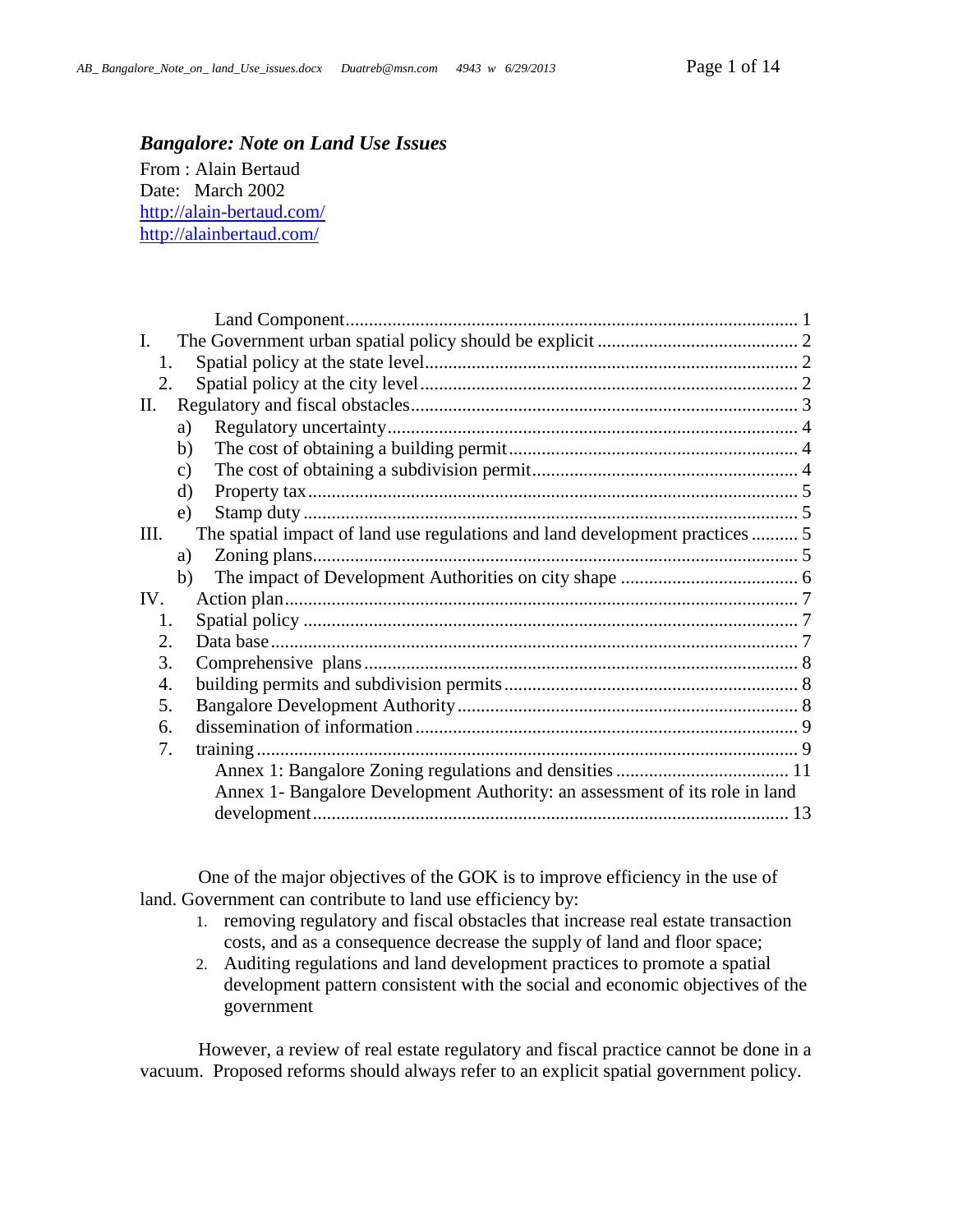## <span id="page-1-0"></span>**I. The Government urban spatial policy should be explicit**

The government's spatial policy should be guided by clearly declared social and economic objectives. The State government should formulate its spatial policy at the State level and at the municipal level. A spatial policy is a political document, not a technical one, it should therefore be formulated or at least endorsed by a political body. However, the implementation of a spatial policy has many technical and financial implications, which should be fully explored at the time the policy is formulated.

### **1. Spatial policy at the state level**

<span id="page-1-1"></span>At the state level, the past policy has been to direct urban growth and infrastructure investment to favor smaller cities and to follow a somewhat abstract concept of "spatial equity", i.e. to distribute urban growth evenly across the state, while ignoring market signals, locational comparative advantages and economy of scale.

For instance, the concern for "spatial equity" was recently expressed (June 2001) in a study on urbanization<sup>[1](#page-1-3)</sup>:

"*The decentralization of economic growth and spatially based equity considerations are important policy concerns of the state. Indeed, there is an explicit geographical thrust to the state policy regime. For example, various counter-magnets and growth areas beyond Bangalore have been designated. Incentives to attract investment are greater for backward areas, and various types of industries are to be promoted in particular locations."*

It would be important for GOK to recognize explicitly that the spatial policy has changed and that locational comparative advantages and economy of scale are not only recognized as the major asset of Karnataka's urban areas but will be actively supported by the provision of an adequate physical and social infrastructure.

### **2. Spatial policy at the city level**

<span id="page-1-2"></span>At the city level the government should apply the same principles that at the state level and recognize that assets linked to locational advantages and economy of scale cannot be ignored. However, a spatial policy could also be guided by broader socioeconomic objectives which are more directly linked to households' welfare and firms' productivity.

Let us give an example of urban objectives which have direct spatial implications.

- o Urban infrastructure should be available to all, most of the cost will have to be directly recovered through user fees or tariff or indirectly through property taxes;
- o All households should have access to a shelter developed and built legally;
- o The urban environment should be protected by reducing pollution due to transport, and by preserving natural areas;

The first objective recognizes that the government has a direct responsibility in developing trunk urban infrastructure and in insuring that this infrastructure is used as

<span id="page-1-3"></span><sup>&</sup>lt;sup>1</sup> "The Future of Urbanisation – Spread and Shape in Selected State", Centre for policy research, New Delhi, June 2001 a study supported by HDFC and IDFC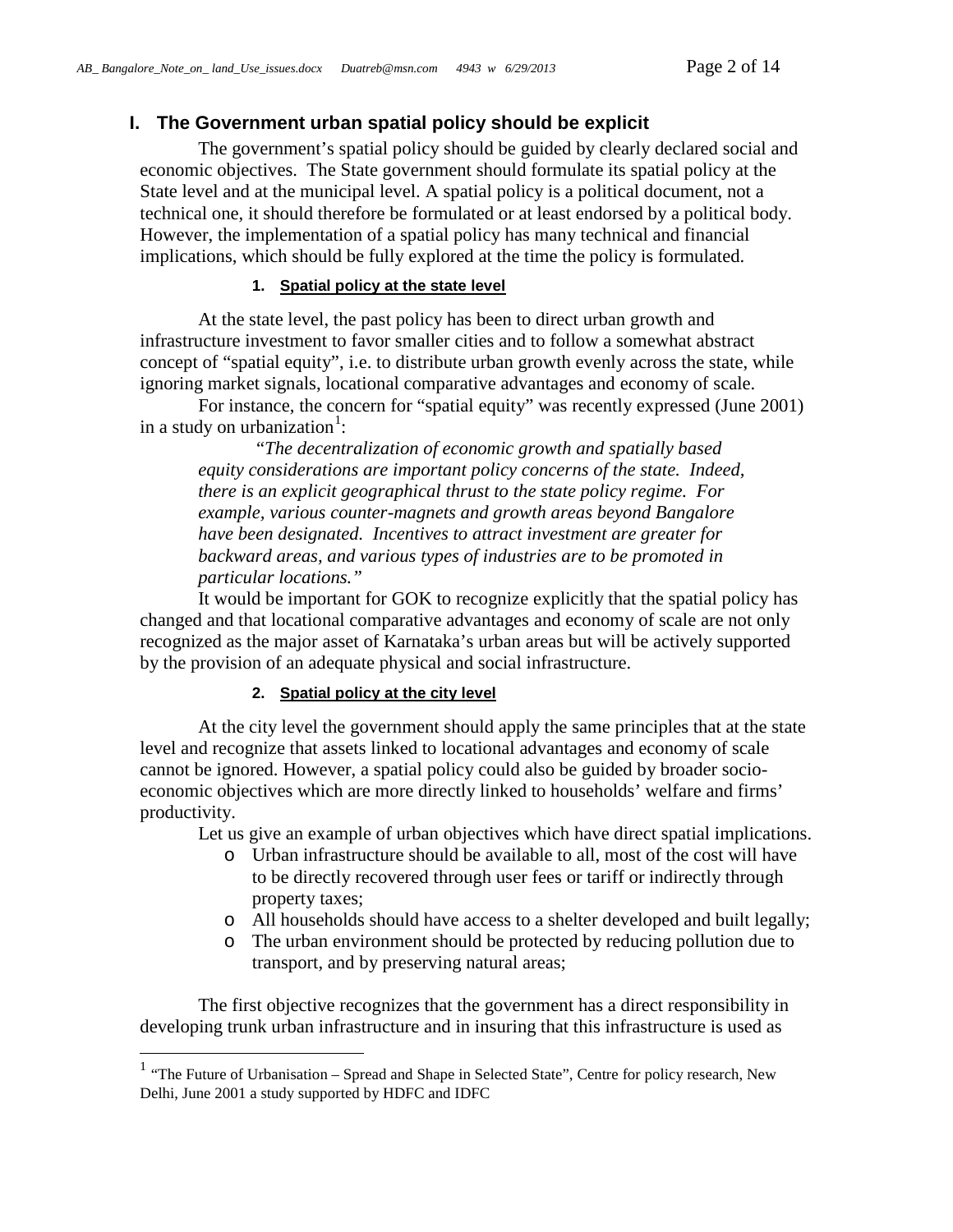efficiently as possible. Spatially, this implies that existing infrastructure should be fully used. It follows that the government should favor a more intensive use of existing infrastructure, and should give a priority to infrastructure investments in areas already fully densified.

The second objective requires the government, first, to avoid restricting the supply of land, and second, to allow a consumption of land and floor space consistent with the income of the population. This implies allowing and servicing high residential densities which are the only one that the poor could afford.

The third objective implies that cities should develop in a compact form to reduce vehicular trip length. Dominantly monocentric cities allow an effective operation of public transport and therefore government should not promote the dispersion of employment just to avoid congestion in the city center.

The example above has been given for illustrative purpose only. GOK should formulate an explicit spatial policy which is consistent with its own socioeconomic objectives. While this policy could be different from the one inferred above, it appears to be likely to favor compact cities, redevelopment of the existing built-up area over large greenfield expansions, and developing an infrastructure to allow high residential densities and the development of an effective urban public transport.

Until now, land use regulations were designed with the objective to "avoid congestion". As a result, intensive land use was discouraged by imposing a low floor area ratio in the central areas of the city. The economic cost of under using centrally located urban areas proved to be so high that it could not really be enforced. Indian cities have developed at high central densities despite the low FAR imposed on the CBD. This was done either by ignoring the law or through informal payments creating de facto a system of para-fiscal taxation on land development. Some years ago, a report sponsored by the government of India was suggesting that inadequate urban regulations had contributed to the "criminalization of real estate" in India.

The State government should recognize the economic advantages offered by a concentrated development in the CBD of major cities, and explicitly reformulate its spatial policy by allowing an intensive development and recycling of land in the down town area of major cities. This intensive development must be followed by an upgrading of existing infrastructure designed to support high density. It should be noted that, for instance, doubling the FAR in downtown area will not necessarily result in doubling population or job density. While it may result in somewhat higher densities, it would more importantly allow households and firms to consume more floor space per person and per job, raising both households' welfare and job productivity. In India, the low floor area consumption per households is partially due to the inneficient use of land caused by restrictive FAR regulations.

### <span id="page-2-0"></span>**II. Regulatory and fiscal obstacles to land use efficiency**

Typically, comprehensive development plans (CDP) are more focused on new greenfield developments than on the redevelopment and constant transformation of the existing built-up area. However, more real assets and jobs are located in the already developed urban area than what is typically developed in periphery areas during the 10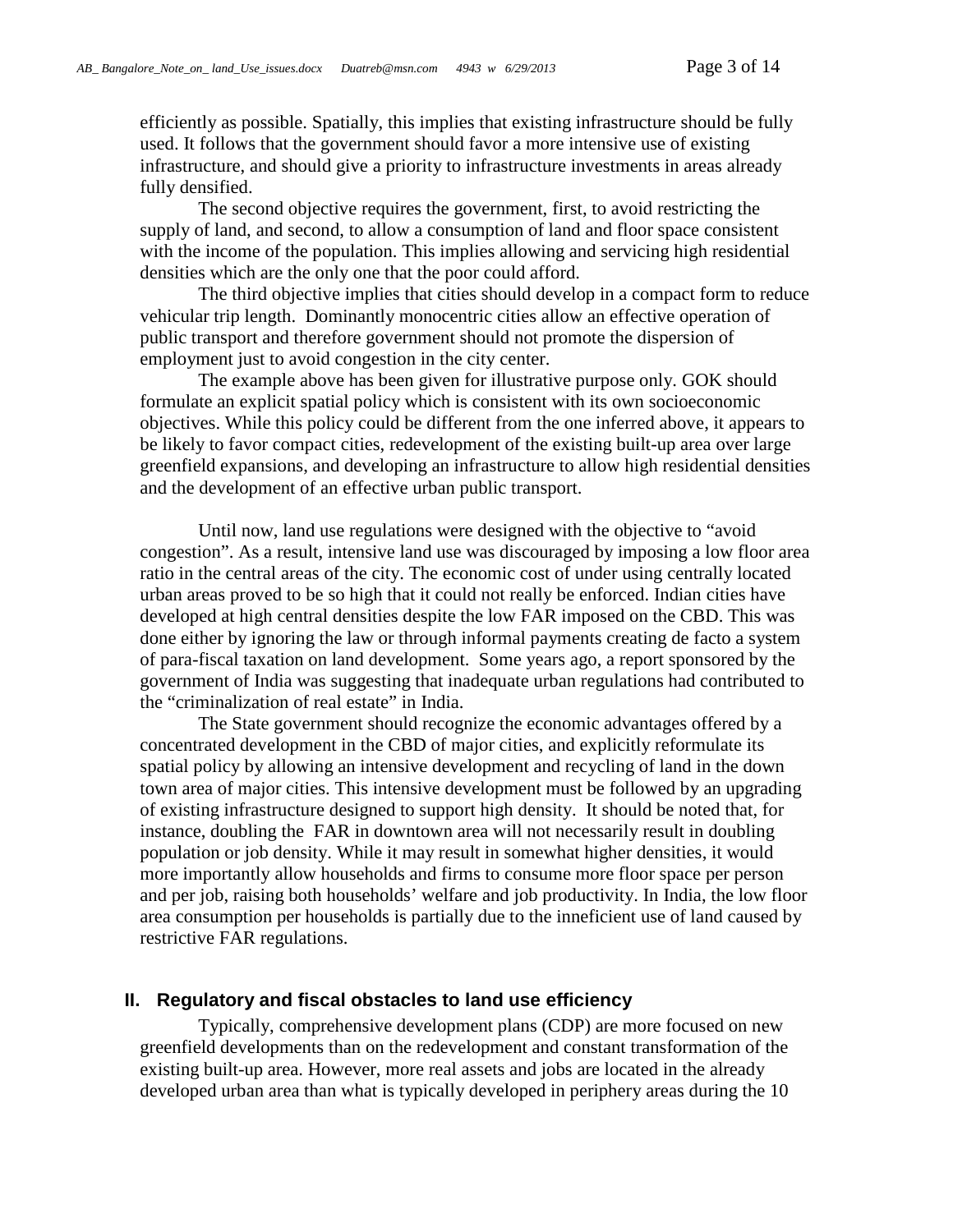years life of a typical CDP. A city welfare depends on its ability to constantly renew and adapt the land use and buildings of its down town area to ever changing economic conditions.

Old buildings consume often more energy and are ill adapted to modern technology, thus decreasing productivity. Modernizing a city and increasing its efficiency would be better achieved by favoring a constant renewal of the downtown area rather than by developing modern satellite towns at the periphery.

Many regulations and taxes act as a brake on the necessary recycling of land. Removing these obstacles to land redevelopment create often more floor space and at a lower cost than new greenfield development. The following list of identified obstacles is not exhaustive some more may be identified in a latter stage in the project.

### a) Regulatory uncertainty

<span id="page-3-0"></span>One of the problems faced by developers and individual households who want to develop or redevelop land is the uncertainty about the rules they will have to follow. Building rules should be simple to follow and building approval for most types of building should not require any administrative discretionary power. Only very large project like cinemas, shopping centers, etc should require specific rulings. Building legislation and the corresponding zoning maps should be widely available to the general public. Regulatory uncertainty distorts the land market, as the price of a plot of land depends entirely on what is allowed to be built on it. At the end the cost of uncertainty is either passed to the consumer, raising the cost of floor space, or worse, it may prevent transactions, thus freezing valuable land under obsolete use.

#### b) The cost and time for obtaining a building permit

<span id="page-3-1"></span>The cost of obtaining a building permit includes the cost of fees to be paid, the costs of preparing the documents to be provided and the cost of visiting the relevant administrative offices. But often the higher cost is the length of time required between the time when a building permit has been deposed and the time when permission has been granted. The time required for getting a building permit and the uncertainty associated with it with it translates in higher transaction costs for real estate and contributes to decrease the number of transactions.

It has been suggested that for most building permits, professionals involved in the preparations of plans should be made responsible for following the law and that licensing professionals could become a substitute for scrutinizing individual permits. This seems a positive idea for medium and large projects which could not possibly be built without licensed professionals. But a large portion of what is built in a typical city of Karnataka are rather simple one or 2 floors buildings which do not necessarily required the services of licensed professional. The professional licensing system would significantly increase the cost of building these simple structures. It is also possible that professionals would have no interest in designing such small low cost buildings.

c) The cost of obtaining a subdivision permit

<span id="page-3-2"></span>Subdivision permits are the responsibility of Development Authorities. This creates an obvious conflict of interest as they have to regulate their direct competitors.

On the other hand, providing a subdivision permit is more complex than providing a building permit and requires well trained professionals familiar with the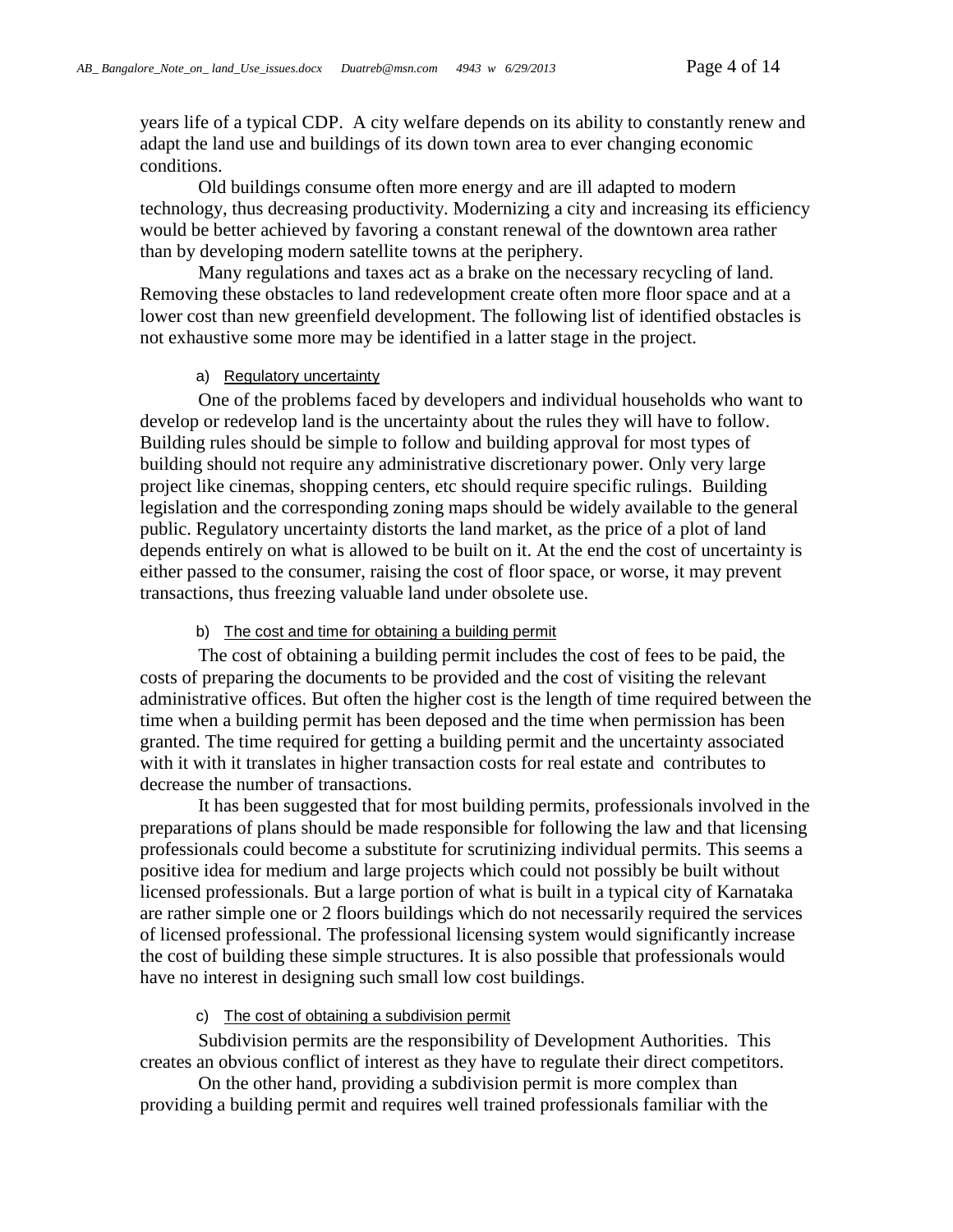current and planned primary infrastructure layout of the city. It appears, however that many subdivisions are done without subdivision permits. The problem posed by the uncertainty about the law and regulations and the time required to obtain a subdivision permit is the same as the one described above for building permits.

#### d) Property tax

<span id="page-4-0"></span>Property tax is essential to recover some of the costs of providing urban services. It is also an important device to promote land use efficiency. Plots of land which are fully serviced but not fully used impose a cost on the community. A property tax based on land market value provides a strong incentive to fully develop underused serviced land. A well designed property tax therefore, not only provides needed revenue to the city but also promote a more efficient use of land and infrastructure. When property tax is based both on land and built floor area, its effect on land use is somewhat diluted, as the land component of the tax is often too small to create an incentive to develop underused land. When property tax is based on built floor area only, it has no effect on land use efficiency as the tax does not apply to vacant serviced land.

#### e) Stamp duty

<span id="page-4-1"></span>Karnataka's stamp duty is currently fixed at 12.5 percent. This is a very high rate which discourages transactions or encourages underreporting of real property value. The systematic underreporting of land prices is costly to the state and the municipalities as it prevents a fair evaluation of property taxes based on land values.

## <span id="page-4-2"></span>**III. The spatial impact of land use regulations and land development practices**

Land use regulations are often designed to prevent undesirable impact at the local neighborhood level. For instance, regulations often prevent the construction of tall buildings in a residential street. However, the same regulations have often an important impact on the overall shape of a city and on the overall efficiency of land use. This impact, often negative, is usually ignored. Under the project the Planning department should conduct a review of land use regulations and land development practices to identify their impact on the shape taken by urbanization.

### a) Zoning plans

<span id="page-4-3"></span>Zoning plans in India regulate mostly the Floor Area Ratio (FAR or Floor Space Index FSI) and the plot coverage. The overall spatial policy is reduced to the simple idea of "avoiding congestion" in the city center. As a consequence, the regulated FAR is often lower in the city center than in the periphery. This is contrary to all international practices and contradicts the most widely accepted theories on population distribution in cities based on the work of urban economists such as Alonso, Muth and Mills.

Bangalore zoning plan divides the city in 3 zones A, B, and C. Zone A covers the most densely populated areas of the city while zone C covers mostly the low density suburbs. (see Annex 1). The permitted FAR for residential areas is 60% higher in the suburban areas covered by zone C than in the downtown area of zone A. For commercial area the permissible FAR is 33% higher in the suburbs than in the center. The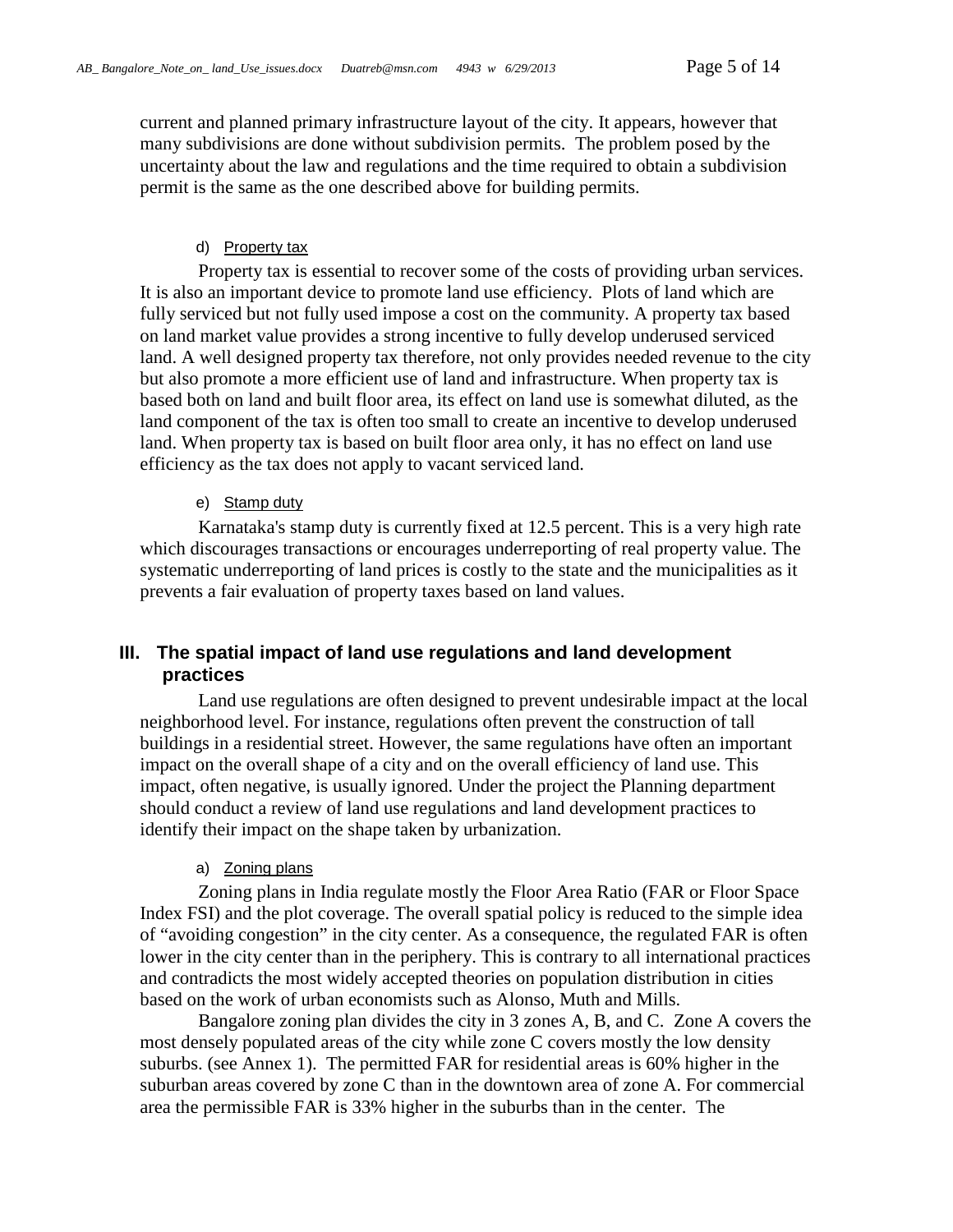consequence of this policy is to discourage the redevelopment of the best accessible land in the city and to encourage the development of dense suburbs. This policy requires large investments in infrastructure in suburban areas, increase the length of vehicular trips and decrease the financial viability of public transport.

The "avoid congestion" policy tends also to disperse jobs away from the city center and to concentrate them in small clusters in suburban areas. This type of urban pattern renders most type of public transport difficult to operate, because of the multiplicity of routes with different origin and destinations with few passengers per route. The polycentric pattern of job distribution favors 2 and 3 wheelers over buses and suburban trains, thus increasing trip length and pollution.

Older buildings in the city center are currently using an FAR higher than the regulated FAR in the zone they occupy, making legal redevelopment impossible without losing a significant area of floor space. The low FAR in the central area therefore renders redevelopment of obsolete buildings financially unviable.

Streets in central Bangalore are not narrower or of lesser areas than in other cities of Asia. Nor is the average density of Bangalore (about 200 p/ha) particularly high by Asian standards. There is therefore no justification to restrict FAR in this draconian way, given the negative side effects it has on the city. This impossibility of legally increasing floor space in central areas do not necessarily reduce density, it only decreases the amount of floor space consumed by households and firms, reducing households' welfare and firms' productivity.

The Planning Department should revise its FAR regulations following the new urban spatial policy formulated by GOK.

#### b) The impact of Development Authorities on city shape

<span id="page-5-0"></span>Development Authorities have theoretically a quasi monopoly on land development in the suburban areas. Their development policy – where they select land to be developed and what density of jobs and population will result from their design and from demand – has therefore a very large impact on the future shape of the city. In Karnataka, however, it seems that Bangalore Development Authority (BDA) is the only development authority to have improved its operation in the last 3 years to the point of becoming a major player in land development. The total number of plots developed by BDA amount to about 40,000 since 1991, however 80% of the plots have been produced in the last 3 years. The total amount of land developed in the last 3 years represents about 6% of the total built up area of Bangalore. (see annex 2 for an assessment of the role of BDA in land development)

To reduce land acquisition and infrastructure costs BDA tends to acquire large adjacent tracts of vacant land. The Bangalore Development Authority acknowledges that they would not develop land in areas where they can assemble less than 1000 acres. Such large tracts of vacant land are not found in the immediate vicinity of the built-up area but rather in more distant suburbs. BDA therefore "leapfrog" large tracts of vacant land which are close to the city but not large enough to meet its efficiency criteria. Development Authorities would tend therefore for operational reason to develop land farther away from the center than what would happen if smaller developers were the only suppliers.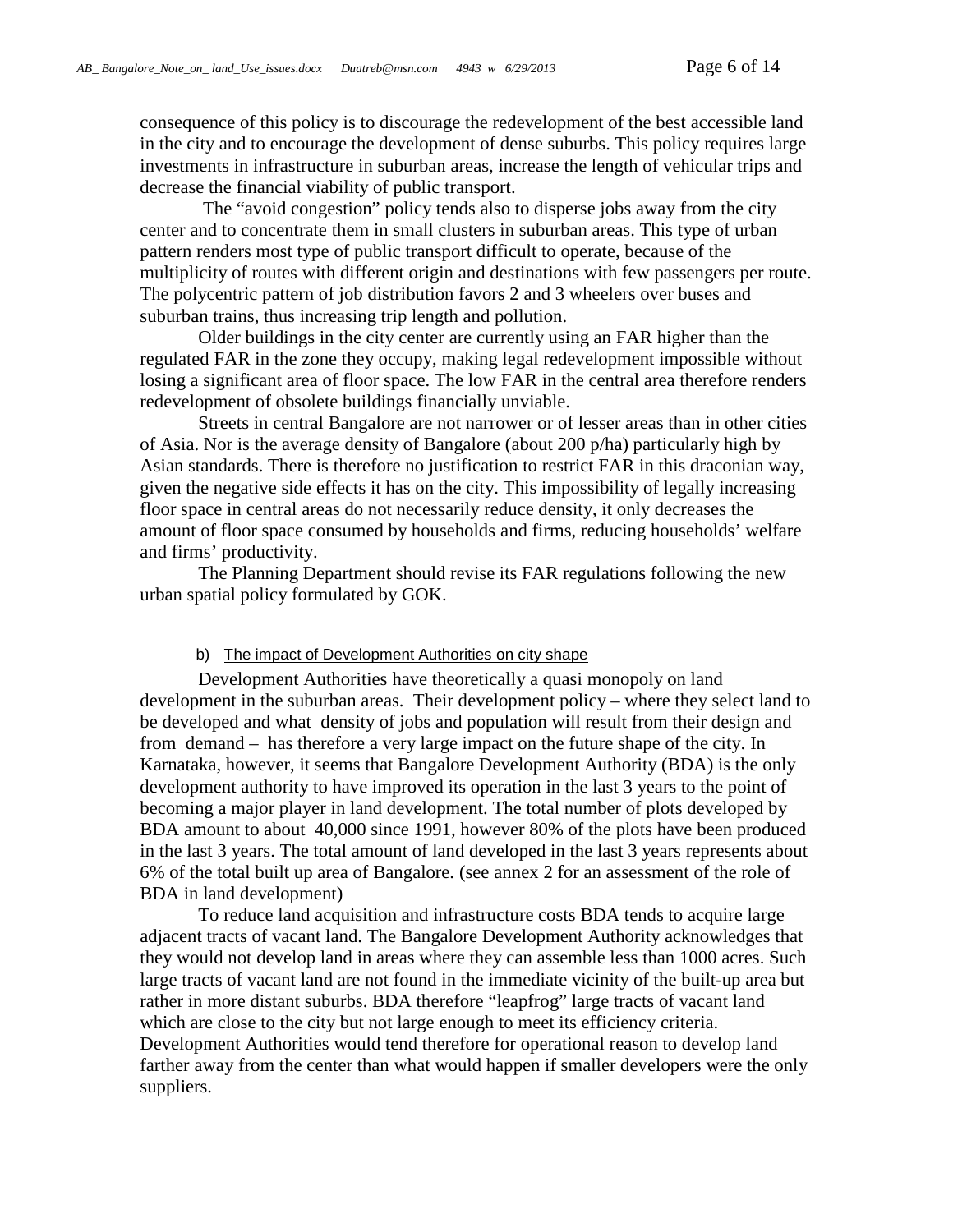BDA has also an obligation to provide plots of land for all income groups. At the same time their own regulations oblige them to provide a fixed percentage area for parks and community facilities (which include schools but also shopping centers). The mix of plot and the overall land use results in an average gross density of about 33 plots per hectare. Officially each plot is designed for 1 household, the theoretical average density of a BDA scheme should therefore be around 180 people per hectare (assuming an household size of 5.5). Incidentally, this is just a little below the average built up density of Bangalore municipality. It could be said therefore that BDA schemes makes a reasonably efficient as far as density is concerned.

However if one applies the permissible FAR for area C where most of the schemes are built, the total residential floor space allowed by the prevailing zoning regulations would be about 5,500 m2 per hectare developed. On average, households in formal settlements consume about 60 m2 of floor space in Bangalore. Assuming that this average applies to BDA schemes, it would give a density when fully densified of about 500 p/ha, or about 2.5 times the design density and about 60% higher than the average density of downtown Bangalore.

Older BDA schemes are showing that this densification occurs in time and that in some streets at least many owners use the full permissible FAR and from visual inspection probably go even a little higher.

The combined action of restrictive zoning regulations in the center of town and BDA operational constraints results in a city where population and jobs are dispersed in pockets of high density suburbs.

## <span id="page-6-0"></span>**IV. Action plan**

### **1. Spatial policy**

<span id="page-6-2"></span><span id="page-6-1"></span>The State Town Planning Board should commission a study to reformulate explicitly the State urban spatial Policy at the state and local level. The TORs should be prepared by TPD and the study itself should be subcontracted to private consultants.

### **2. Data base**

### Base maps

The town planning department (TPD) will prepare a list, specifications and approximate costs for a first phase package of digital topographical base maps to be produced by contractors. This list will be based on the report "approach to Urban Mapping in Karnataka" already prepared by TPD in July 2001 and will take into account the maps and aerial photography already in the pipeline.

Additional spatial data.

For a selected number of strategic cities, TPD will prepare specifications to produce the following maps using an off the shelf GIS format:

- o number of people per ward in the major cities of Karnataka (1 map per city) according to the 2000 census;
- o spatial distribution of building permits updated every year
- o Spatial distribution of land prices and rents, including land auctioned by Development Authorities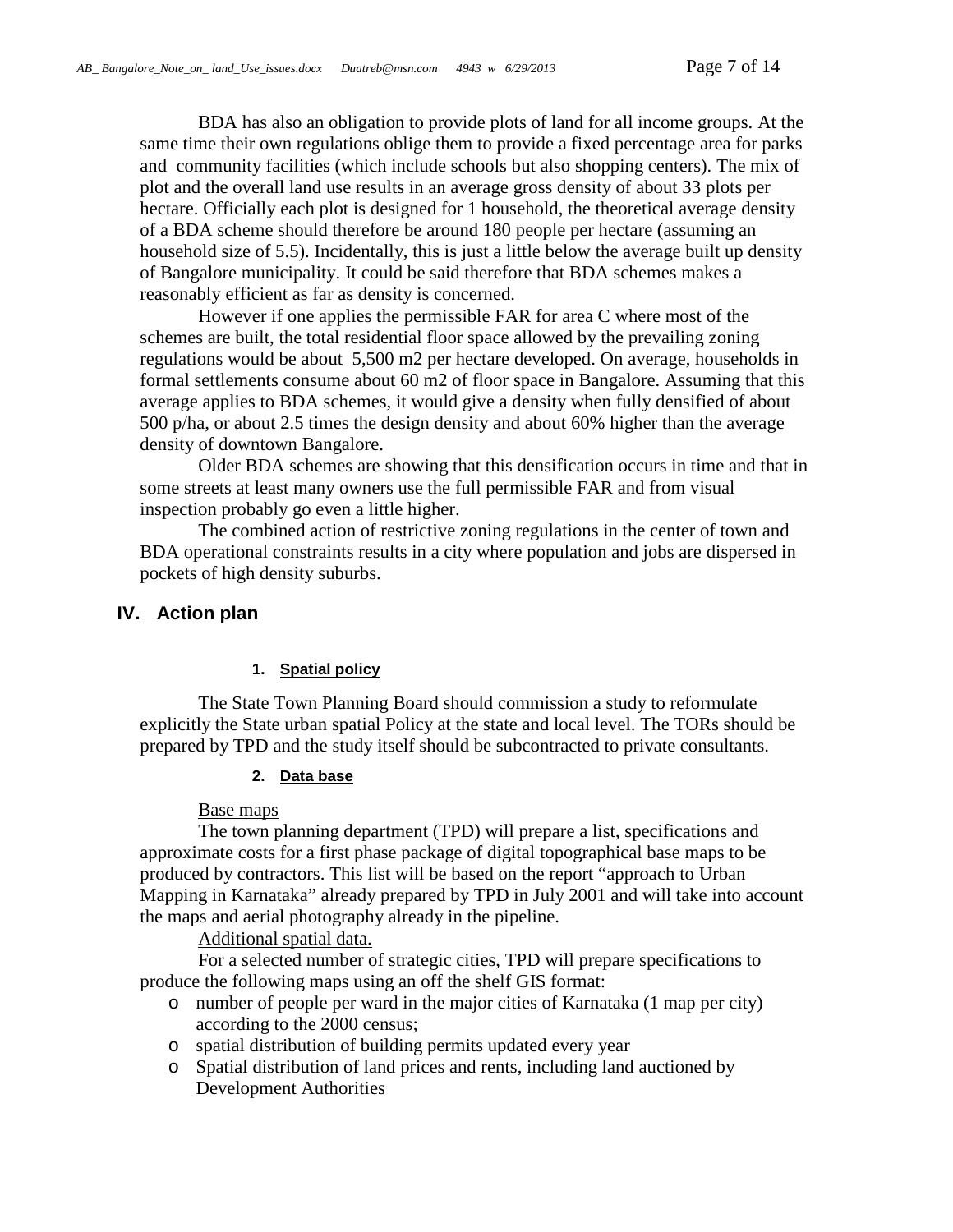#### **3. Comprehensive plans**

<span id="page-7-0"></span>TPD with the assistance of BDA will prepare a proposal to change the nature of Outline Development Plans (ODP) and Comprehensive Development Plans (CDP) to make them more operational and closer to the ground reality.

The focus of ODP and CDP should be, first, to analyze current land use and densities and development trends, and second, to propose a future land use plan which would be consistent with the spatial objective of the GOK and with market trends. The proposed plan should a projection of what is likely to happen rather than a blue print of what should happen in an ideal world. The focus of the CDP should be operational and should concentrate on identifying right of ways for trunk infrastructure: main roads, storm drainage, water, sewer and main public transport route. The CDP will also contain a zoning plan with revised FAR and plot coverage. Land use restrictions should be limited to 3 zones: normal built-up, environmentally protected areas, and noxious industry zone.

### **4. building permits and subdivision permits**

<span id="page-7-1"></span>TPD will conduct an audit of current building permits procedure and record the average or mean time required to obtain building permits. It will propose a reform in the procedure to shorten the time required and reduce the cost to comply with urban regulations.

#### <span id="page-7-2"></span>**5. Bangalore Development Authority**

BDA will prepare a proposal to amend the land use regulations which govern land development projects (Bangalore Development Authority Act, 1976).

In particular in the definition of "Civic Amenity":

- o Commercial areas should not be aggregated with community facilities, and their area should be dependent on the site opportunities and not a fixed percentage of developed land.
- o Areas reserved for schools should be based on projected population and not aggregated to other facilities under a fixed percentage.
- o For small size schemes designed by most private developers, the contribution in land for community facilities should replaced by an impact fee in cash which should be used to purchase land in adequate quantities and adequate locations based on projected populations. BDA should establish the area threshold below which contribution in land to community facilities is inefficient.

In addition, BDA will propose a change in procedure for auctioning land and should envisage to auction entire blocks of well located land to developers, rather than auctioning individual plots.

BDA will propose to change the pricing system of the larger plots to make them closer to their potential bid price. This would allow BDA to improve its financial situation while increasing the number of smaller plots, including EWS for which there is much demand.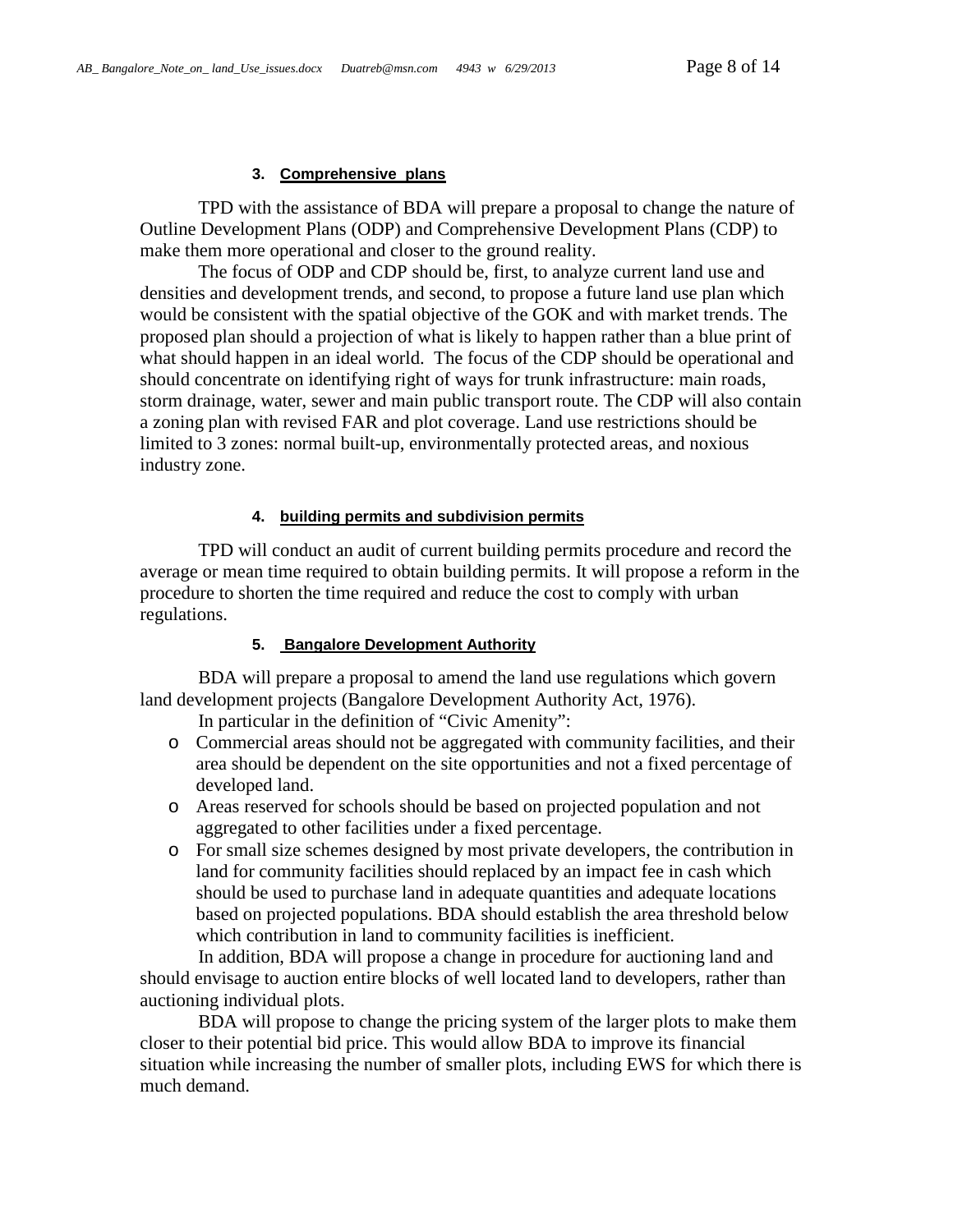BDA should prepare a site plan manual which would aim at improving the design quality of site layout. The manual will cover the following topics among others:

- o Integration of roads and infrastructure between BDA schemes and already existing private land development schemes;
- o Integration of BDA infrastructure, in particular storm drainage with the overall urban infrastructure network;
- o Improving the understanding of market value of different location when locating commercial plots;
- o Guidelines to calculate the areas for schools and community facilities based on densities and neighborhood population size;

BDA will also propose how to use the "cut off details" table used for allotment to infer demands for specific plot size and prices. The "cut off detail" dated April 2002 shows that applicants for EWS plots and for 30' X 40' plots have to applies more often that others applicants to obtain a plot. This suggests that there is a higher demand for these type of plots than for other types.

### **6. dissemination of information**

<span id="page-8-0"></span>The town planning department will propose an agenda for disseminating information to the general public. That includes clear documents on permit process, master plans, zoning maps and access to all the data base which do not raise a privacy issue, like urban census data , topographical maps, building permit trends etc.

While the basic information would be prepared by relevant departments, its graphic production and distribution could be subcontracted to the private sector. In Rio de Janeiro, for instance, all municipal information, maps, reports and forms are distributed by private book stores.

### **7. training**

<span id="page-8-1"></span>Urban planners from the TPD and DAs should receive training in

- o real estate valuation, and commercial site plan design. This training would help them evaluate the cost and benefits of regulations already on the book or planned.
- o GIS and urban data management. While most of these activities should be subcontracted it is important that officers understand the possibilities and limits of this technology in order to supervise contracts.
- o Contracting for outsourcing of site layout design and the preparation of CDPs.

BDA should develop a training program based on its current practice for other DAs in the major towns of Karnataka. The training program will focus on

- o land acquisition procedure
- o auctions of commercial plots
- o transparency in beneficiary selection
- o cash flow management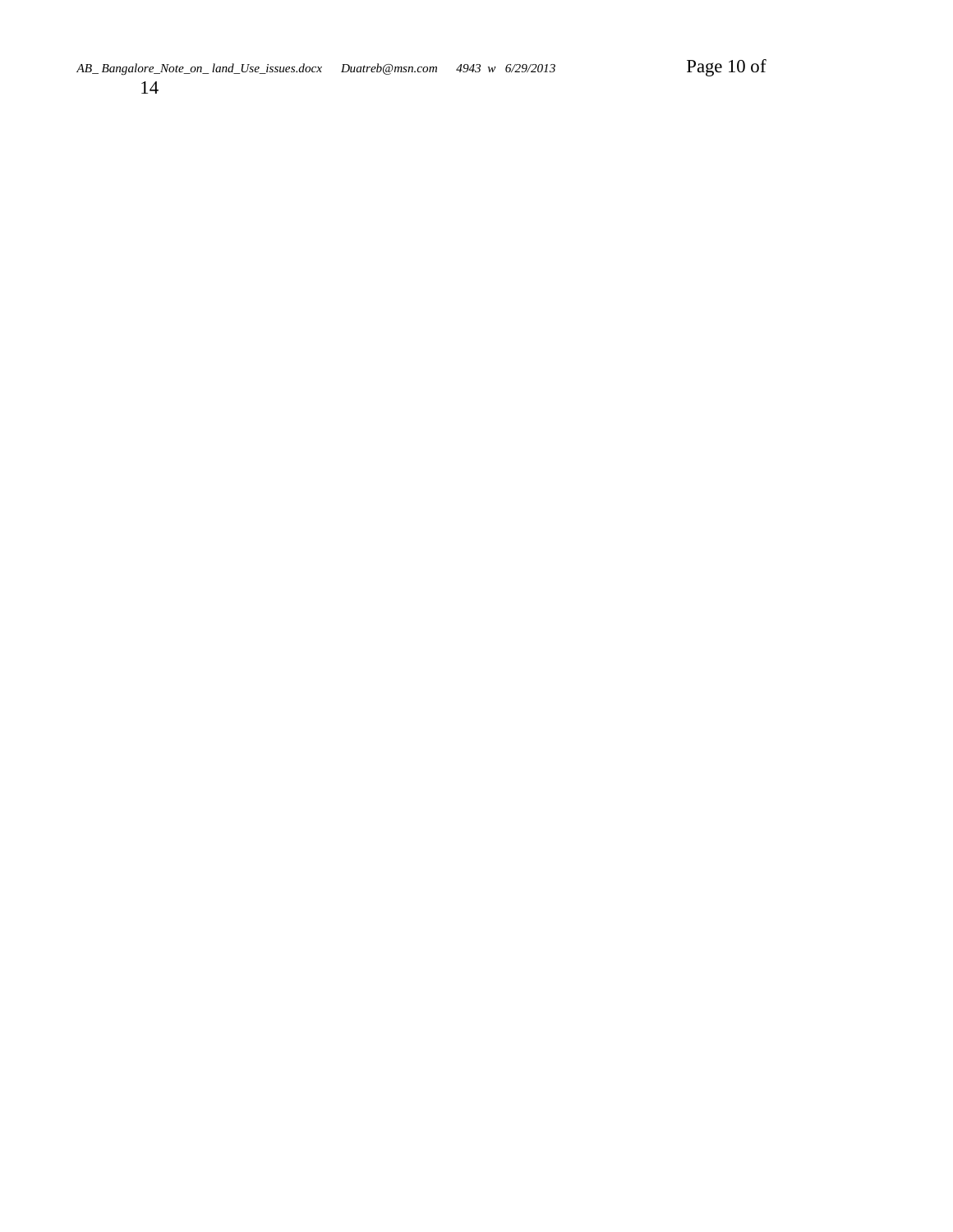<span id="page-10-0"></span>

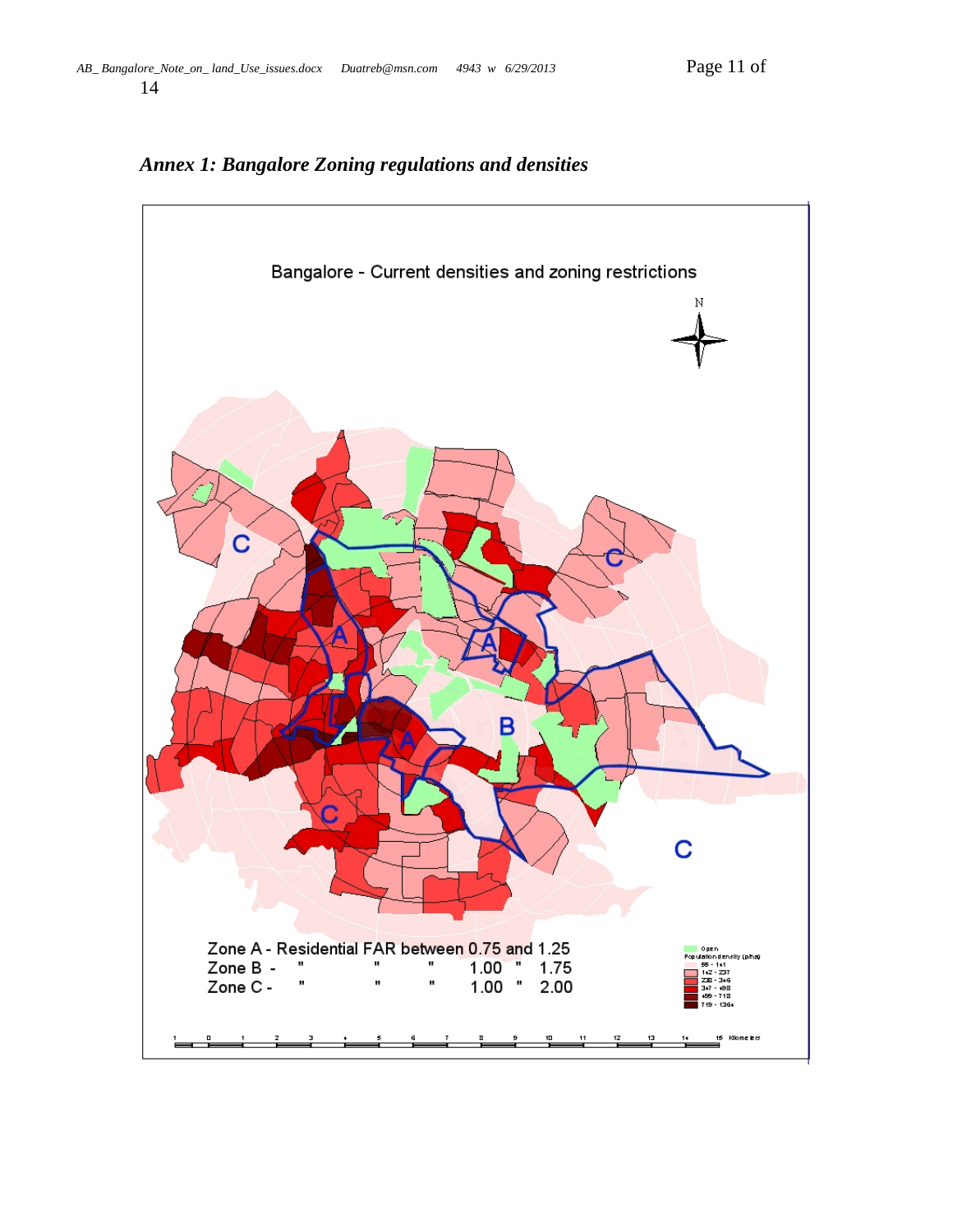14

|       |                            |      |            |           |               | Residential                 |         | <b>Commercial</b> |                   | <b>Public Buildings</b> |         |
|-------|----------------------------|------|------------|-----------|---------------|-----------------------------|---------|-------------------|-------------------|-------------------------|---------|
|       |                            |      |            |           |               | Max. plot                   |         | Max. plot         |                   | Max. plot               |         |
|       | Plot size in square meters |      |            |           | Road Wdth (m) | coverage                    | Max FAR | coverage          | Max FAR           | coverage                | Max FAR |
|       |                            |      |            |           |               |                             |         |                   |                   |                         |         |
|       |                            |      |            |           |               | Area A: Intensely developed |         |                   |                   |                         |         |
| up to | 240                        |      |            | up to     | 6             | 65%                         | 0.75    | 65%               | 1.00.             | 60%                     | 1.00    |
| over  | 240                        | upto |            | 500 over  | 6             | 60%                         | 0.75    | 60%               | 1.00              | 55%                     | 1.00    |
| over  | 500                        | upto |            | 750 lover | 9             | 60%                         | 1.00.   | 60%               | 1.25              | 50%                     | 1.00    |
| over  | 750                        | upto | 1000 lover |           | 12            | 60%                         | 1.00.   | 60%               | 1.25              | 50%                     | 1.25    |
| over  | 1000                       |      |            | over      | 15            | 60%                         | 1.25    | 55%               | 1.50 <sub>1</sub> | 45%                     | 1.25    |
|       |                            |      |            |           |               |                             |         |                   |                   |                         |         |
|       |                            |      |            |           |               | Area B: Moderatly developed |         |                   |                   |                         |         |
| up to | 240                        |      |            | up to     | 9             | 65%                         | 1.00.   | 65%               | 1.25              | 60%                     | 1.00    |
| over  | 240                        | upto |            | 500 lover | 9             | 60%                         | 1.25    | 60%               | 1.50              | 55%                     | 1.25    |
| over  | 500                        | upto |            | 750 over  | 12            | 60%                         | 1.25    | 60%               | 1.50              | 50%                     | 1.25    |
| over  | 750                        | upto | 1000 lover |           | 15            | 60%                         | 1.50    | 60%               | 1.75              | 50%                     | 1.50    |
| lover | 1000                       |      |            | lover     | 18            | 60%                         | 1.75    | 55%               | 1.75              | 45%                     | 1.50    |
|       |                            |      |            |           |               |                             |         |                   |                   |                         |         |
|       |                            |      |            |           |               | Area C: sparsely developed  |         |                   |                   |                         |         |
| up to | 240                        |      |            | up to     | 9             | 65%                         | 1.00    | 65%               | 1.25              | 60%                     | 1.25    |
| over  | 240                        | upto |            | 500 lover | 9             | 60%                         | 1.25    | 60%               | 1.50              | 55%                     | 1.50    |
| over  | 500                        | upto |            | 750 lover | 12            | 60%                         | 1.50    | 60%               | 1.75              | 50%                     | 1.50    |
| over  | 750                        | upto | 1000 over  |           | 15            | 60%                         | 1.50    | 60%               | 1.75              | 50%                     | 1.80    |
| lover | 1000                       |      |            | lover     | 18            | 60%                         | 2.00    | 55%               | 2.00              | 45%                     | 1.80    |

## Bangalore Comprehensive Development Plan 1999 - Zoning Regulations

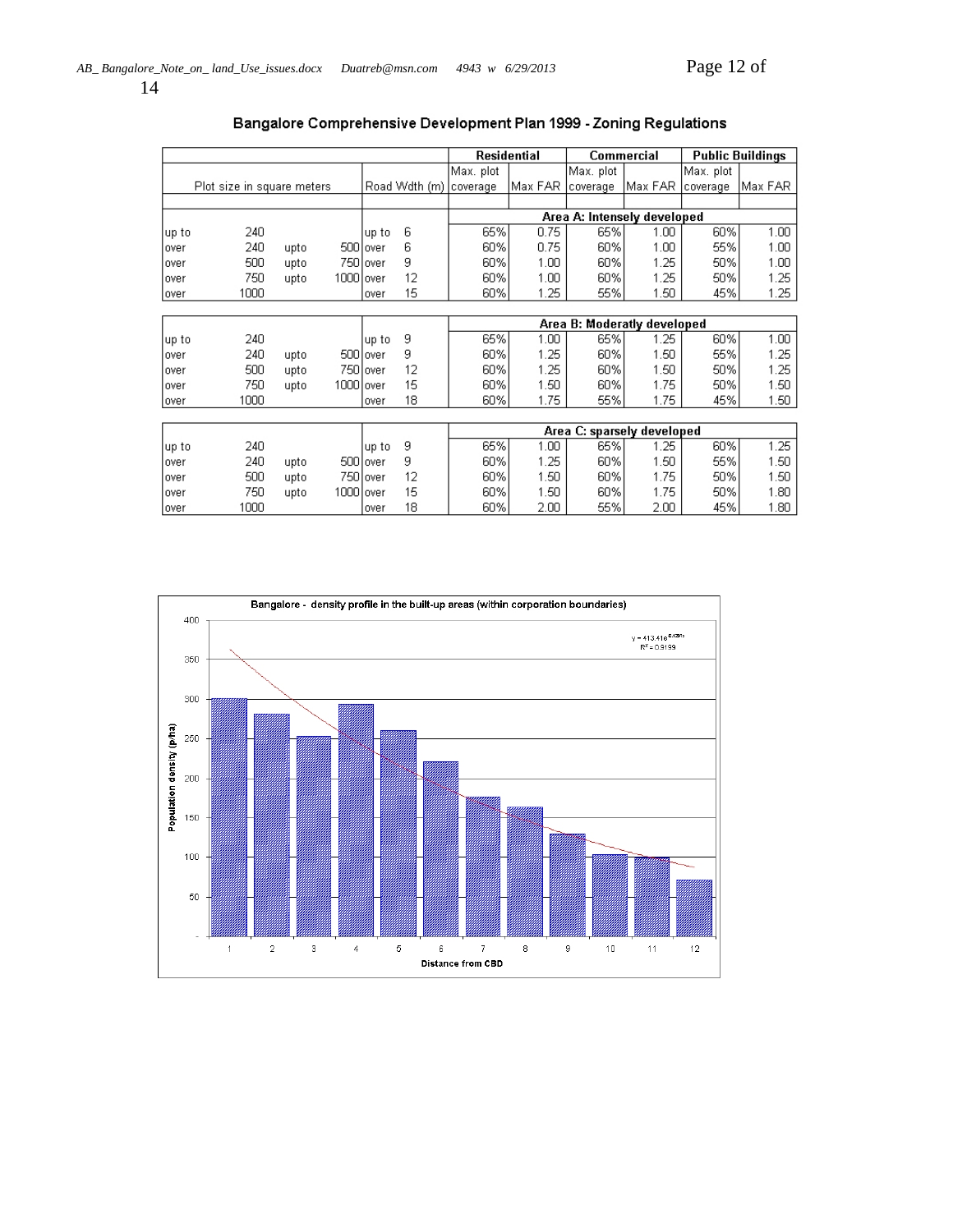14

# <span id="page-12-0"></span>*Annex 1- Bangalore Development Authority: an assessment of its role in land development*

Bangalore Development Authority (BDA) was not really relevant as a land development agency from 1991 until the year 2000. Since 2000, BDA has developed on average 1,000 acres of land a year. BDA has improved its operation in a spectacular manner, not only in the quantity of output, but also in auctioning the portion of land authorized by its statutes and in the transparency obtained in the allotment of plots. BDA is apparently financially self sufficient, and should remain so in the foreseeable future.

Although, the share of private developers in total area developed per year is not known, it is obvious that BDA is now playing a crucial role in shaping the Bangalore of the future. It is legitimate to ask whether the role of BDA should continue as it is, or whether its role should be changed in the long run and whether land development should be better left to the private sector while BDA concentrate on land use planning and control.

The role of BDA should be judged in the context of land development practice in urban India. BDA as it operates shows strength and weaknesses:

Strength:

- o ability to develop large tract of land every year with adequate infrastructure and land reserve for community facilities
- o financially self sufficient
- o transparency in plot allotments
- o provides a significant number of plots affordable to EWS categories in socially integrated schemes

Weaknesses:

- o tend to become a monopolist
- o has a conflict of interest in regulating private sector land development
- o its operational preferences for operating on very large tract of land may lead to excessive sprawl in the future;
- o its self financing ability might well be served by land use regulations restricting redevelopment of the city center thus pushing new intensive commercial development toward BDA schemes.

The major advantage of BDA is its ability to develop primary infrastructure in greenfield and possibly to link together small private developments with a coherent network of infrastructure (this role could be strengthened by better site planning practices). Municipalities are too weak financially to develop themselves the primary infrastructure required for greenfield development; they are not able either to reserve and protect the right of ways for essential primary infrastructure. The private sector, just emerging from the illegality of operating under the Urban Land Ceiling Act, is still too weak to play the crucial role in land development which is expected in other countries.

In the context of urban India, therefore, an organization like BDA has a crucial role to play. Its dual role as regulator and developer creates a clear conflict of interest.